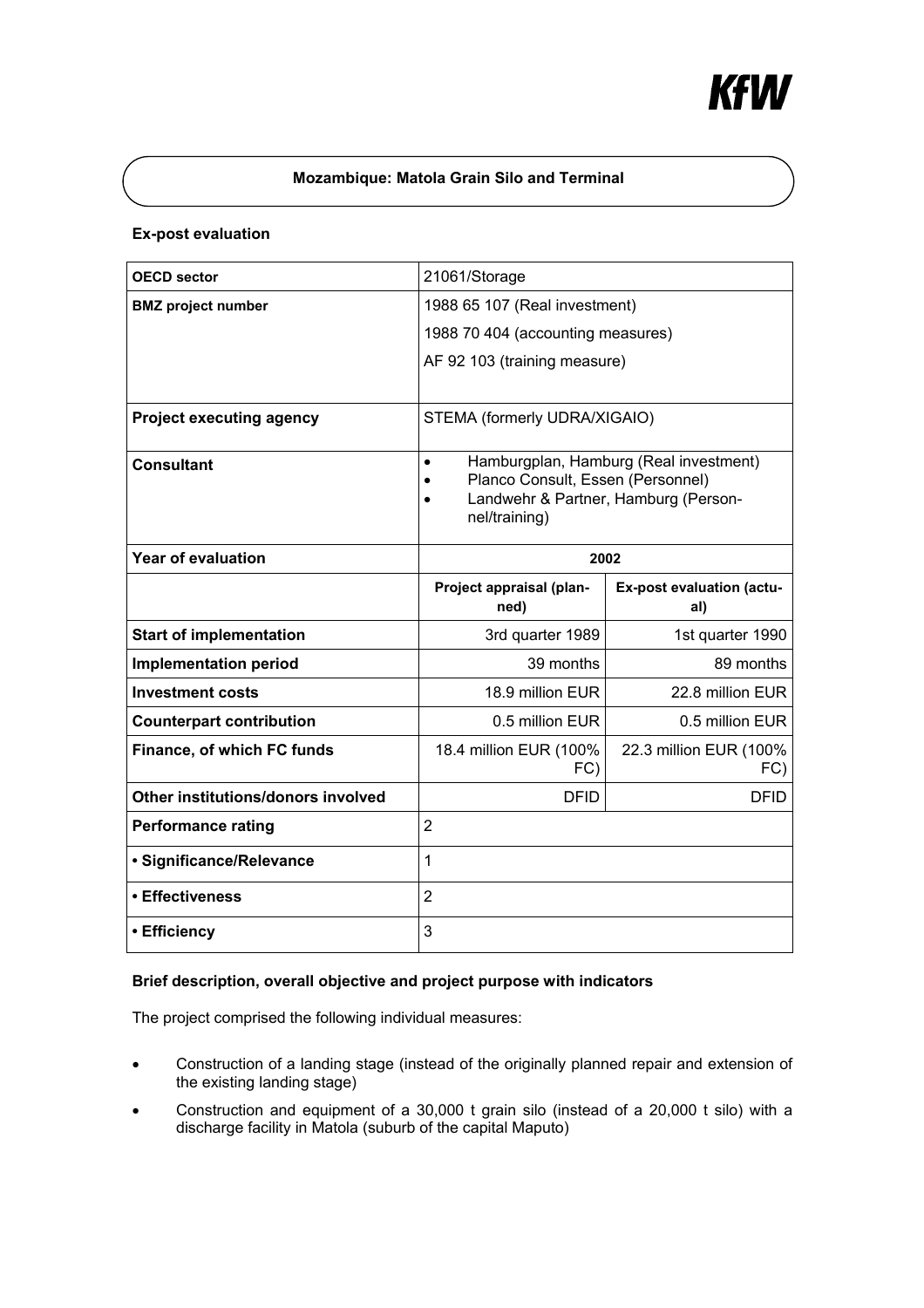- Establishment of a rail link and a truck loading facility for inland transport
- Consultancy services
- Assistance in setting up and developing the operating company Silos e Terminal Graneleiro da Matola (STEMA) and operative support (accompanging measure)
- Supplementary training of the STEMA management personnel, including skilled workers as part of a training programme (training measure)

Finance for the landing stage was provided as scheduled by the Department for International Development - DFID (formerly ODA - United Kingdom).

The overall objective was defined as improving continuous grain supply for the population (without specifying indicators). The project purpose was the reliable and low-cost supply of the population of the southern region with imported corn and wheat and holding reserves for emergencies. The following indicators were defined for measuring project purpose achievement:

- Annual grain turnover of the operator STEMA two years after startup of silo and discharge facility: 190,000 t
- Discharge capacity: 4000 t/day

# **Project design/Major deviations from original project planning and their main causes**

The original design of refurbishing the existing landing stage for oil derivatives and enlarging it for grain discharge was altered on the insistence of the oil companies concerned (BP and the state firm Petromoc). After additional investigations ODA agreed in 1991 to finance the construction of the landing stage. The advantage of the new design is that ships up to 30,000 t can berth, which would only have been possible with the old landing stage at great additional effort. A disadvantage could, however, be the multipurpose use (oil derivatives and grain), since only one ship can berth at a time the oil derivatives are accorded precedence. According to STEMA, there have been no serious bottlenecks in the past.

The project executing agency also decided in 1991, particularly due to the low additional costs and the related economic advantage after the tender results, to run the silo for 30,000 t rather than the planned 20,000 t. This was sensible in hindsight since the large silo has now already reached its capacity limits.

The flanking measure was supplemented by a training measure for the technical specialist and management personnel in 1992, because a labour market analysis found that personnel with the requisite qualification and professional experience would not be available on the local labour market.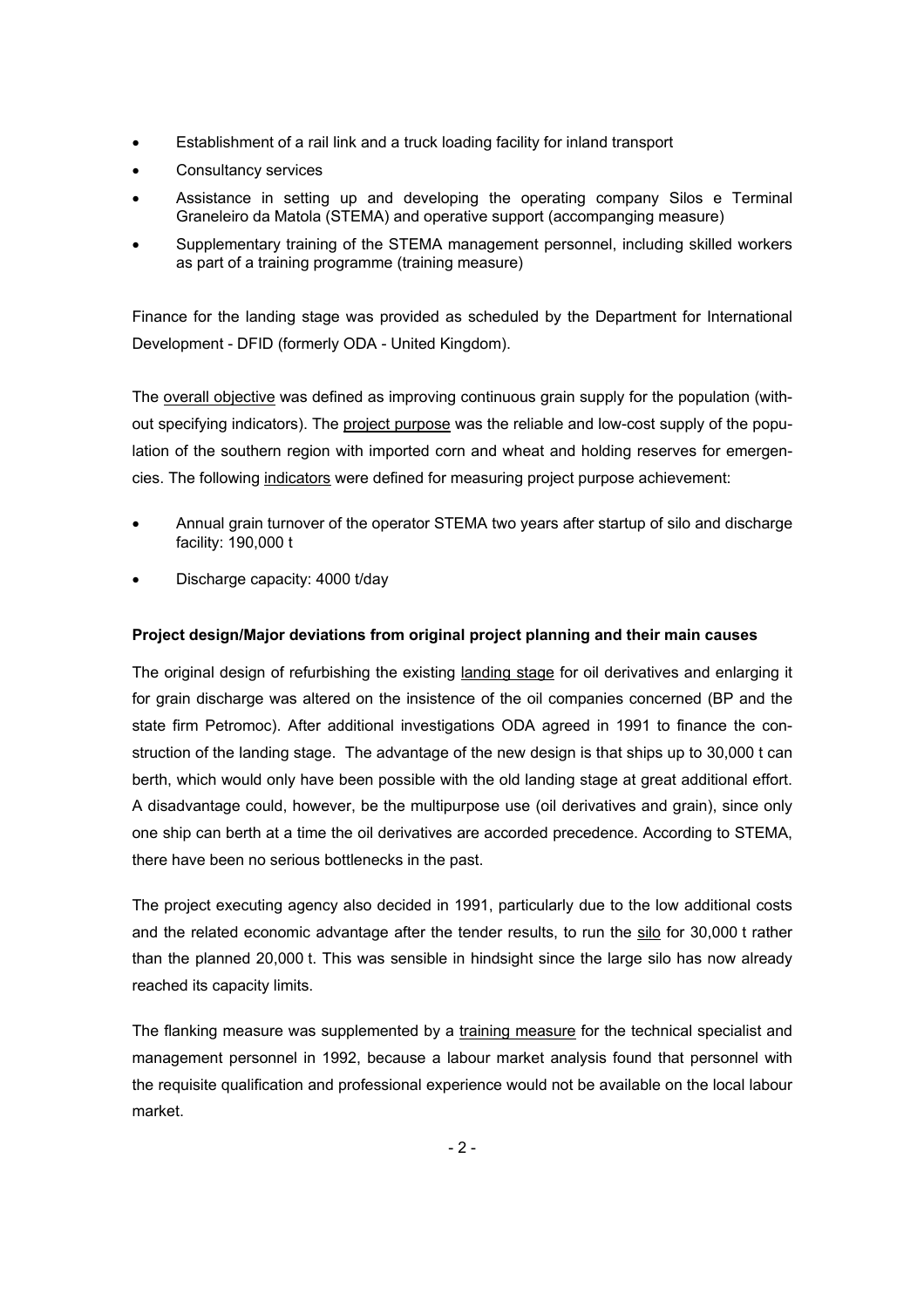#### **Key results of impact analysis and performance rating**

Measured against the indicators defined in the project appraisal, the project objectives have been largely achieved, so that the level of **effectiveness** can be rated as satisfactory (Rating 2).

Measured against the specifications in the project appraisal, the efficiency of the project with a macroeconomic yield of 10% or 14% and microeconomic cost recovery of 93% (related to full costs; with a calculated interest rate of of 8%) is quite favourable. The high specific investment costs, however, are unsatisfactory, as they would have prohibited an economical operation of the enterprise without the expansion, as well as the cost inefficiency of the training measure. Altogether, though, we assess **efficiency** as sufficient (Rating 3).

In purely arithmetical terms, the wheat deficit determined for the south of the country has been fully covered by STEMA in recent years. The project can therefore rate as significant. STEMA's prompt response to demand for transit capacity under the crisis programme for Zimbabwe also merits positive assessment. The **significance/relevance** of the project is therefore assessed as high (Rating 1).

Weighing up the above key criteria, we accord the the project overall a **satisfactory degree of developmental effectiveness** (Rating 2).

#### **General conclusions applicable to all projects**

- Founding an independent operating company with a private legal status as already foreseen in the project appraisal was the right decision and made a major contribution to project success.
- Despite the success achieved, the overlaps between the contruction measure and the training measure and the resultant cost inefficiency overall, are not satisfactory. In these kinds of extensive and complex personnel assistance measures the monitoring and the management requirements should be as high as with investment measures.
- The direct commissioning of the same consultancy firm for the training measures as for the needs study was detrimental to cost efficiency and the quality of these measures. The company that prepared the consultancy scheme had difficulties demarcating the training measure from the flanking measure. This could have been avoided with a public call to tender requiring this demarcation as a central part of the technical offer.

**Key** 

Developmentally successful: Ratings 1 to 3 Rating 1 Very high or high degree of developmental effectiveness Rating 2 Satisfactory degree of developmental effectiveness Rating 3 Overall sufficient degree of developmental effectiveness